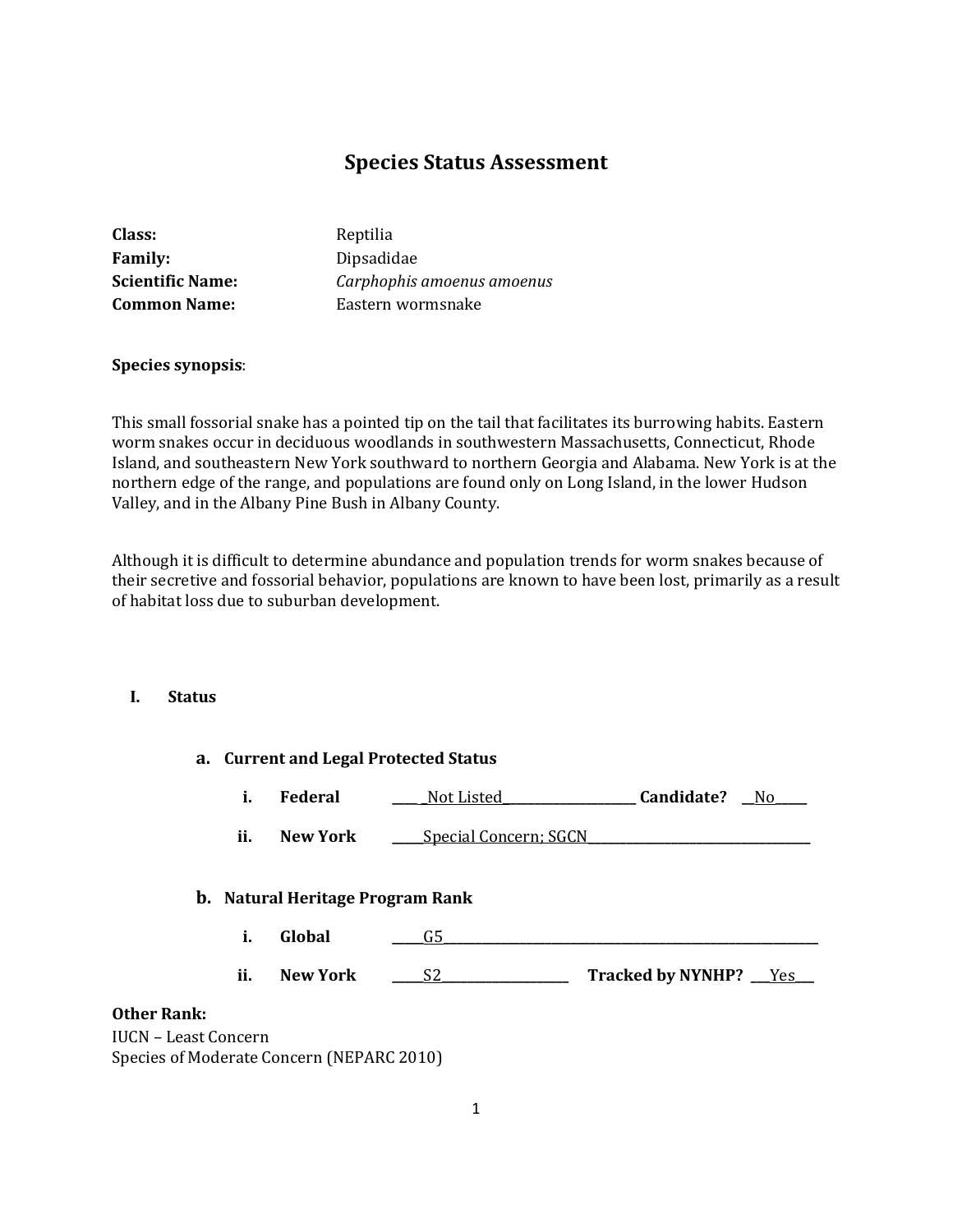### **Status Discussion:**

The eastern worm snake is a southern species that reaches its northern extent in New York and Massachusetts. It is not common in New York, and only 20 occurrences are known (NYNHP 2013). The rangewide status is secure but states at the northern edge of the range have ranked wormsnake as Imperiled (NY) and Critically Imperiled (MA).

Assessment is difficult because surveying by searching under debris will only reveal individuals that are on the surface, but the bulk of wormsnake population may be several feet under the surface (Klemens 1993). Although suburban development has removed wormsnake habitat in many areas, they are capable of persisting in small patches in relatively urban areas, and large tracts of suitable habitat remain in several state forests (Klemens 1993). NEPARC (2010) lists eastern wormsnake as a species of moderate concern because more than 25% (but less than 50%) of northeastern states list it as SGCN.

# **II. Abundance and Distribution Trends**

### **a. North America**

**i. Abundance \_\_\_\_\_ declining \_\_\_\_\_increasing \_\_\_X\_\_ stable \_\_\_\_\_unknown ii. Distribution: \_\_\_\_\_ declining \_\_\_\_\_increasing \_\_\_X\_\_ stable \_\_\_\_\_unknown Time frame considered: \_\_\_\_\_\_\_\_\_\_\_\_\_\_\_\_\_\_\_\_\_\_\_\_\_\_\_\_\_\_\_\_\_\_\_\_\_\_\_\_\_\_\_\_\_\_\_\_\_\_\_\_\_\_\_\_\_ b. Regional i. Abundance \_\_X\_\_ declining \_\_\_\_\_increasing \_\_\_\_\_stable \_\_\_\_\_\_unknown ii. Distribution: \_\_X\_\_ declining \_\_\_\_\_increasing \_\_\_\_\_stable \_\_\_\_\_\_\_unknown Regional Unit Considered: \_\_\_\_\_**Northern edge (MA and NY)**\_\_\_\_\_\_\_\_\_\_\_\_\_\_\_\_\_ Time Frame Considered: \_\_\_\_\_\_\_\_\_\_\_\_\_\_\_\_\_\_\_\_\_\_\_\_\_\_\_\_\_\_\_\_\_\_\_\_\_\_\_\_\_\_\_\_\_\_\_\_\_\_\_\_\_\_\_\_\_\_**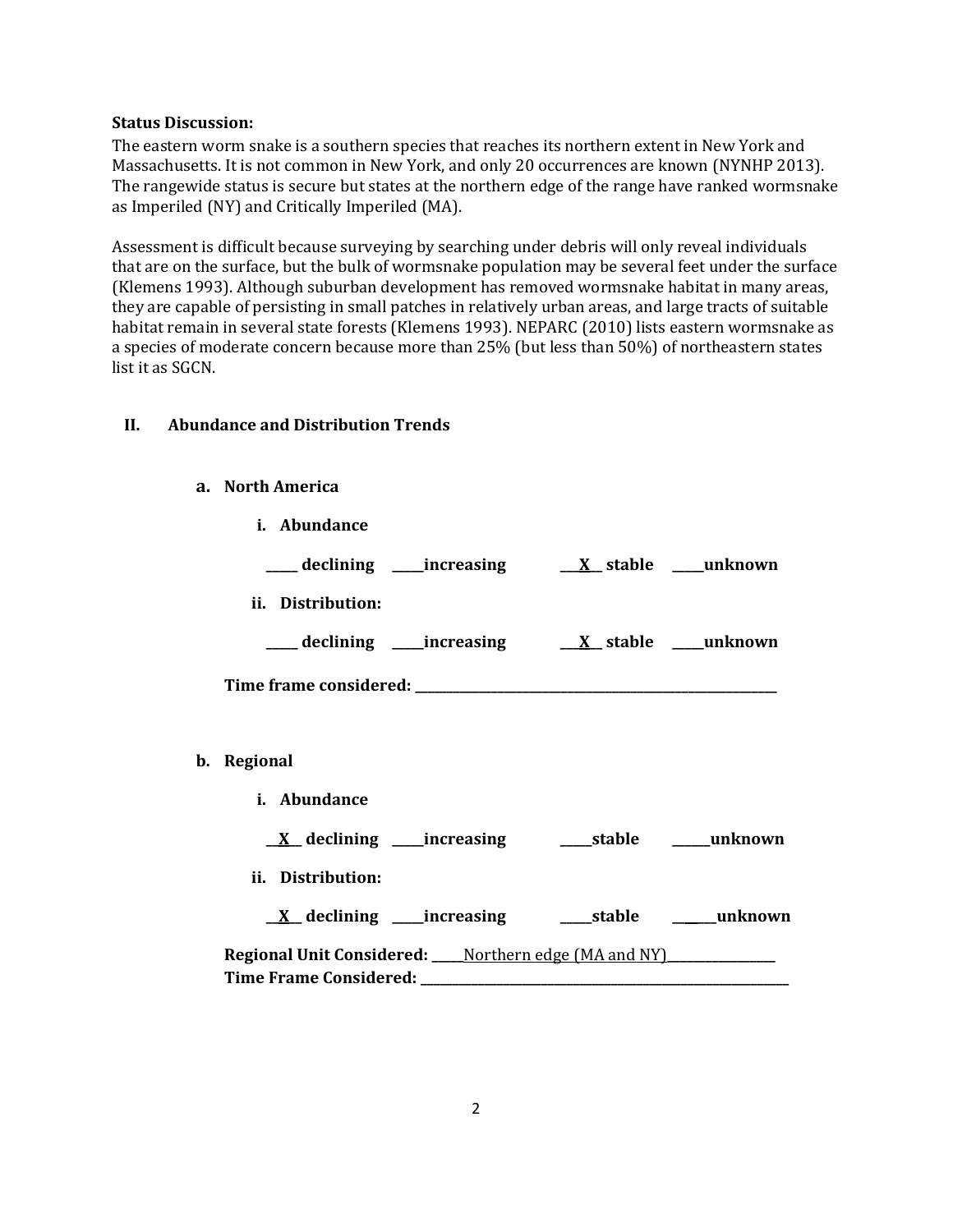**c. Adjacent States and Provinces**

| CONNECTICUT Not Present ______                        |                                                       | No data _______       |
|-------------------------------------------------------|-------------------------------------------------------|-----------------------|
| i. Abundance                                          | ___ declining ___ increasing ___ stable __ X_unknown  |                       |
| ii. Distribution:                                     | ___ declining ___ increasing ___ stable __ X_unknown  |                       |
|                                                       |                                                       |                       |
| MASSACHUSETTS Not Present ______                      |                                                       | <b>No data</b> ______ |
| i. Abundance<br>ii. Distribution:                     | ___ declining ___ increasing ___ stable __ X_unknown  |                       |
|                                                       | ___ declining ___ increasing ___ stable __ X_ unknown |                       |
| Time frame considered: Present in 5 towns in 1 county |                                                       |                       |
| NEW JERSEY Not Present _______ No data X_             |                                                       |                       |
| i. Abundance                                          | ___ declining ___ increasing ___ stable ___ unknown   |                       |
| ii. Distribution:                                     | ___ declining ___ increasing ___ stable ___unknown    |                       |
|                                                       |                                                       | SGCN? No              |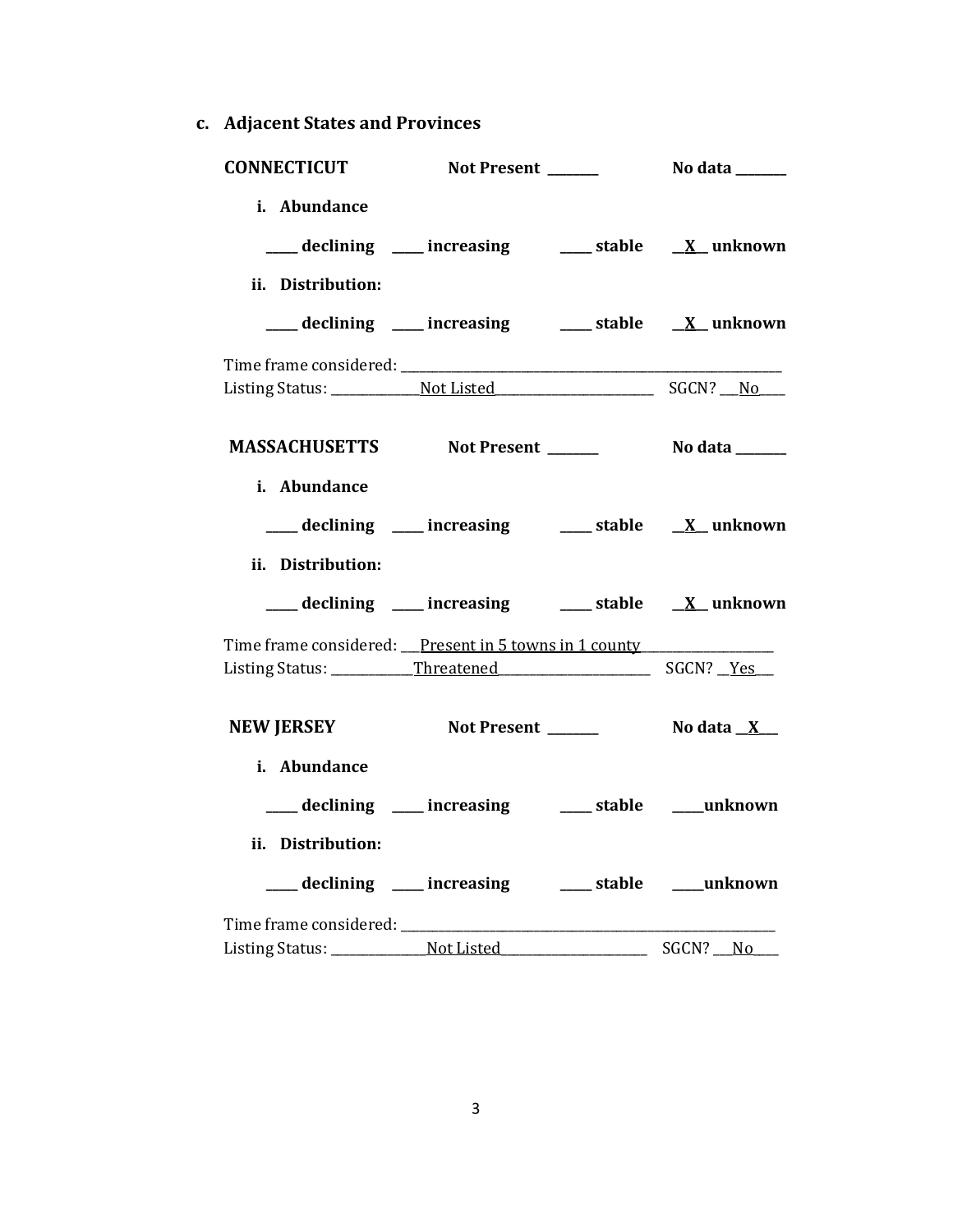| PENNSYLVANIA                       |                                                                      |                |
|------------------------------------|----------------------------------------------------------------------|----------------|
| i. Abundance<br>ii. Distribution:  | ___ declining ____increasing ______stable ____unknown                |                |
|                                    | ___ declining ____increasing ______stable ____unknown                |                |
|                                    |                                                                      |                |
| <b>VERMONT</b>                     | Not Present $X$                                                      | No data ______ |
| <b>QUEBEC</b>                      | Not Present $X$                                                      | No data ______ |
| <b>ONTARIO</b>                     | Not Present $X$                                                      | No data ______ |
| d. NEW YORK                        |                                                                      | No data ______ |
| i. Abundance                       |                                                                      |                |
|                                    | $\underline{X}$ declining ____ increasing _____ stable _____ unknown |                |
| ii. Distribution:                  |                                                                      |                |
|                                    | $\underline{X}$ declining ___ increasing ____ stable ____ unknown    |                |
| Time frame considered: Since 1970s |                                                                      |                |

# **Monitoring in New York.**

There are currently no surveys or monitoring activities for wormsnakes in New York.

#### **Trends Discussion:**

Trends are difficult to determine, but habitat loss has been documented in areas where wormsnakes were known to occur (such as in the Albany Pine Bush), and has likely contributed to the loss or reduction of populations. The NY Comprehensive Wildlife Conservation Strategy indicates the wormsnake trend as declining.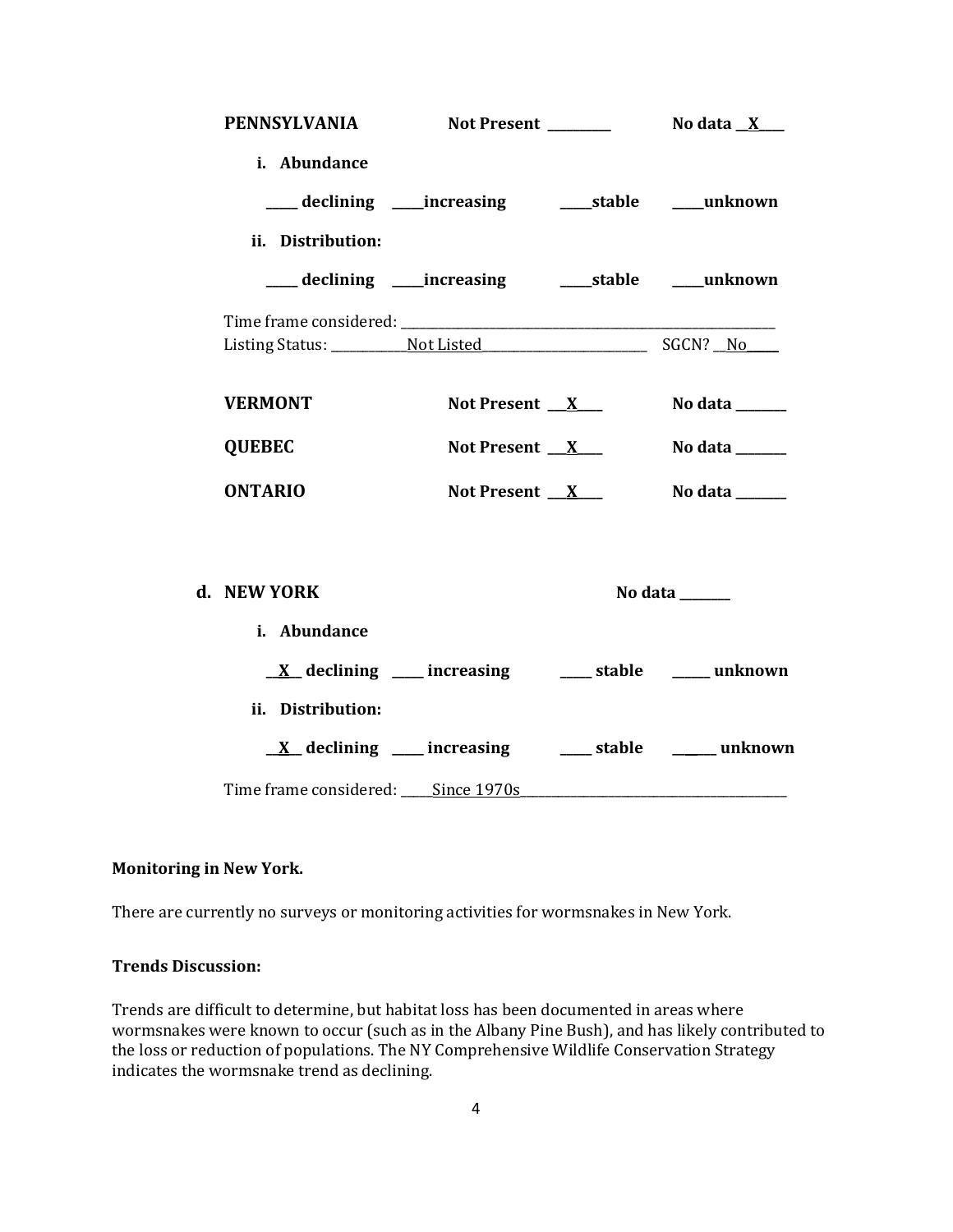In Massachusetts, wormsnakes are found in a small area of the state that is almost completely built out , and residential development is rapidly destroying what open areas remain (Klemens 1993).



**Figure 1**: Distribution of eastern wormsnake in New York (NY Herpetology database, NYSDEC)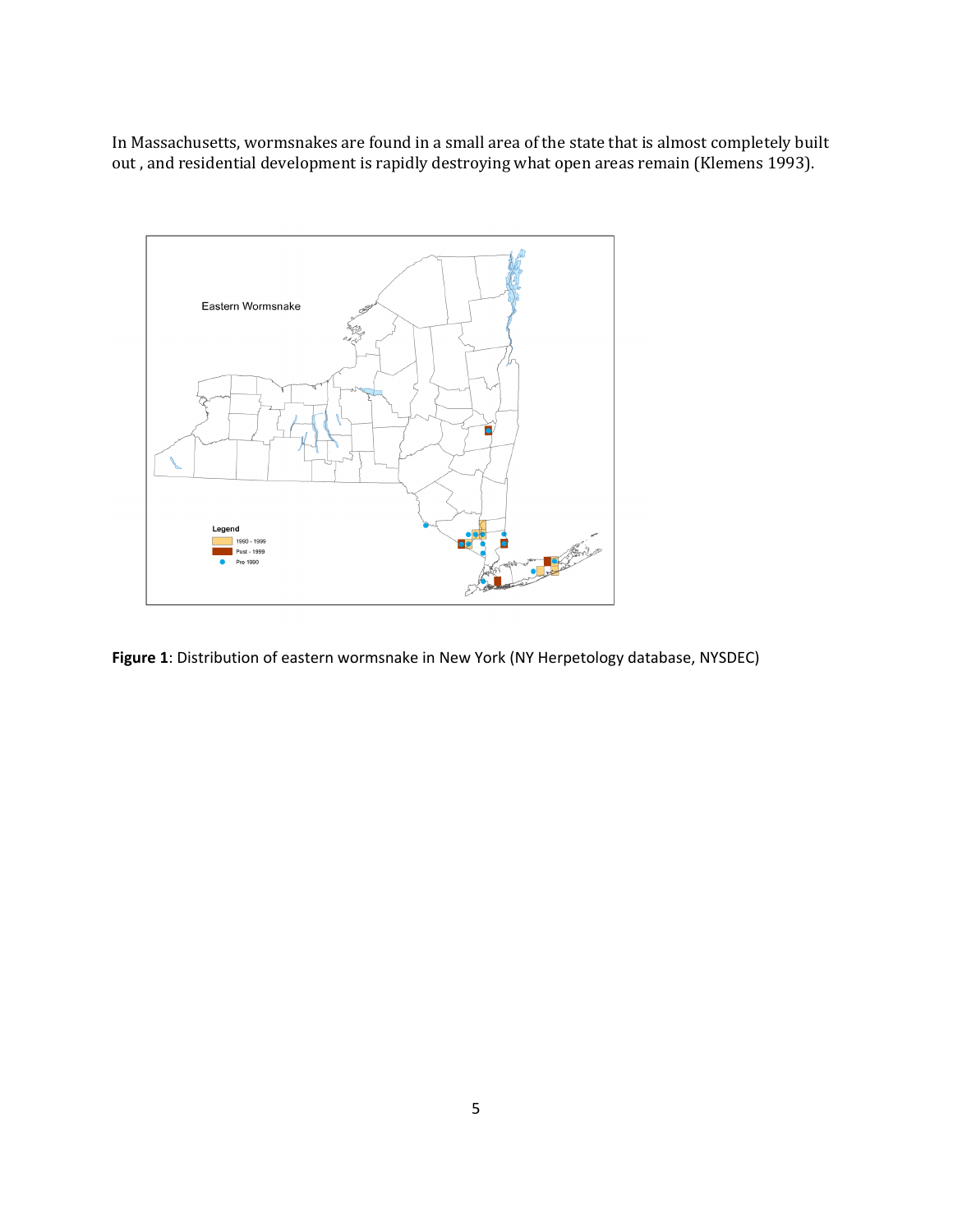

**Figure 2**: Distribution of eastern wormsnake in the United States (IUCN 2013)



**Figure 3**: Conservation status of eastern wormsnake in the United States (NatureServe 2013)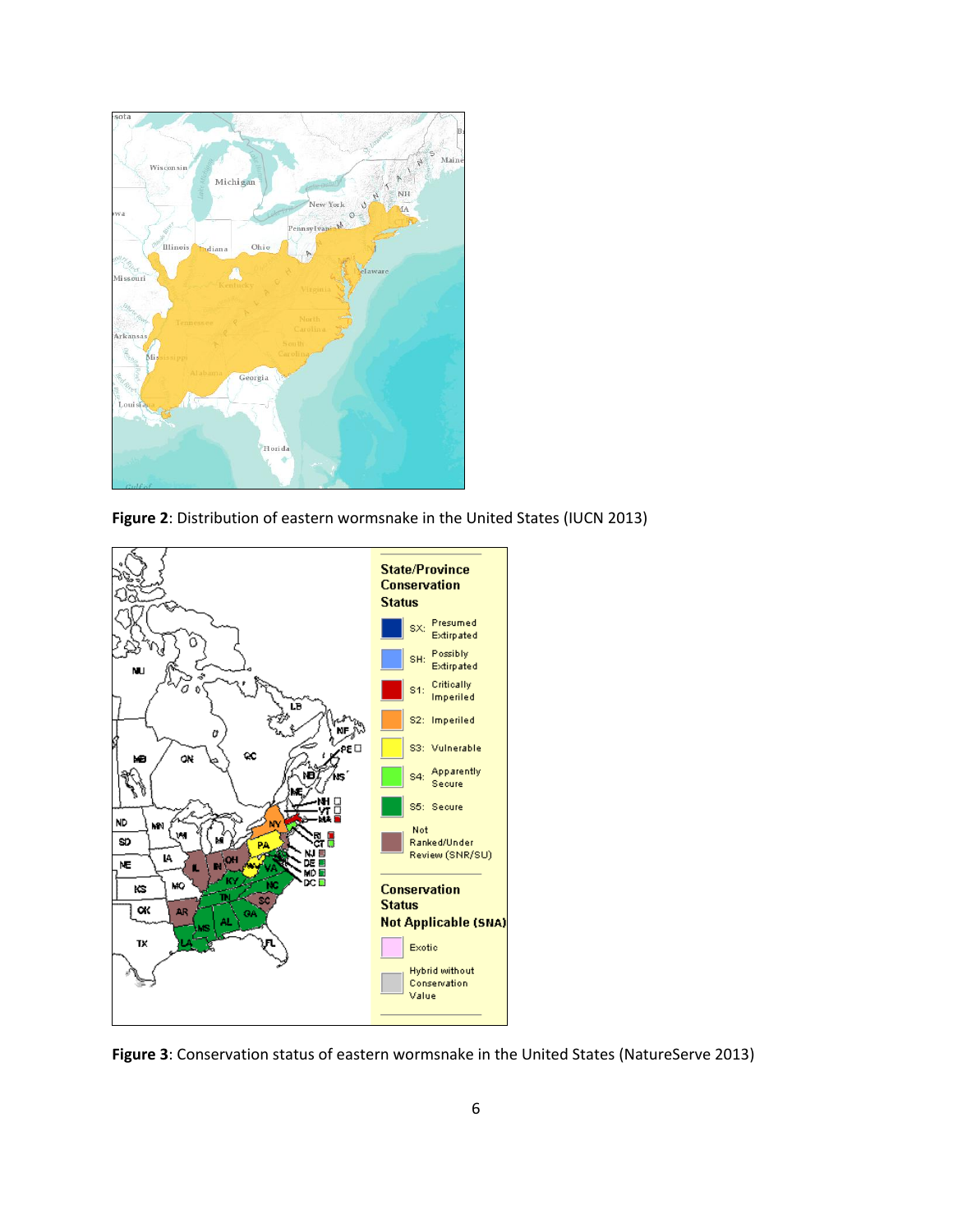### **III. New York Rarity, if known:**

| <b>Historic</b> | # of Animals | # of Locations | % of State |
|-----------------|--------------|----------------|------------|
| prior to 1970   |              |                |            |
| prior to 1980   |              |                |            |
| prior to 1990   |              |                |            |

### **Details of historic occurrence:**

The NY Herpetology database includes a total of 19 survey quads that have historical records of eastern wormsnake.

| <b>Current</b> | # of Animals | # of Locations | % of State |
|----------------|--------------|----------------|------------|
|                |              |                |            |

## **Details of current occurrence:**

The NY Amphibian and Reptile Atlas project (1990-99) documented eastern wormsnakes in 7 survey quads in Orange, Rockland, Putnam, and Suffolk counties. Records were added in 5 additional survey quads since 1999, most significantly in 3 quads where historic records existed but where the species was not confirmed during the Atlas. These included the Albany Pine Bush in Albany County, and two survey quads in Westchester County.

The NY Herpetology database includes a total of 12 survey quads in 7 counties (Albany, Orange, Rockland, Putnam, Westchester, Nassau, and Suffolk) that have records of eastern wormsnake since 1990. The NY Natural Heritage Program recognizes fewer than 20 occurrences statewide, but this is not a comprehensive list of known occurrences (NYNHP 2013). There is a gap in distribution in the mid-Hudson Valley counties of Dutchess and Columbia; wormsnakes have not been reported in this region and may not occur there.

## **New York's Contribution to Species North American Range:**

| % of NA Range in New York | <b>Classification of New York Range</b> |  |
|---------------------------|-----------------------------------------|--|
| $\frac{100}{2}$ (endemic) | <b>Core</b>                             |  |
| $-76-99$                  | $\underline{X}$ Peripheral              |  |
| $-51-75$                  | ___ Disjunct                            |  |
| $\frac{26-50}{2}$         | Distance to core population:            |  |
| $\underline{X}$ 1-25      |                                         |  |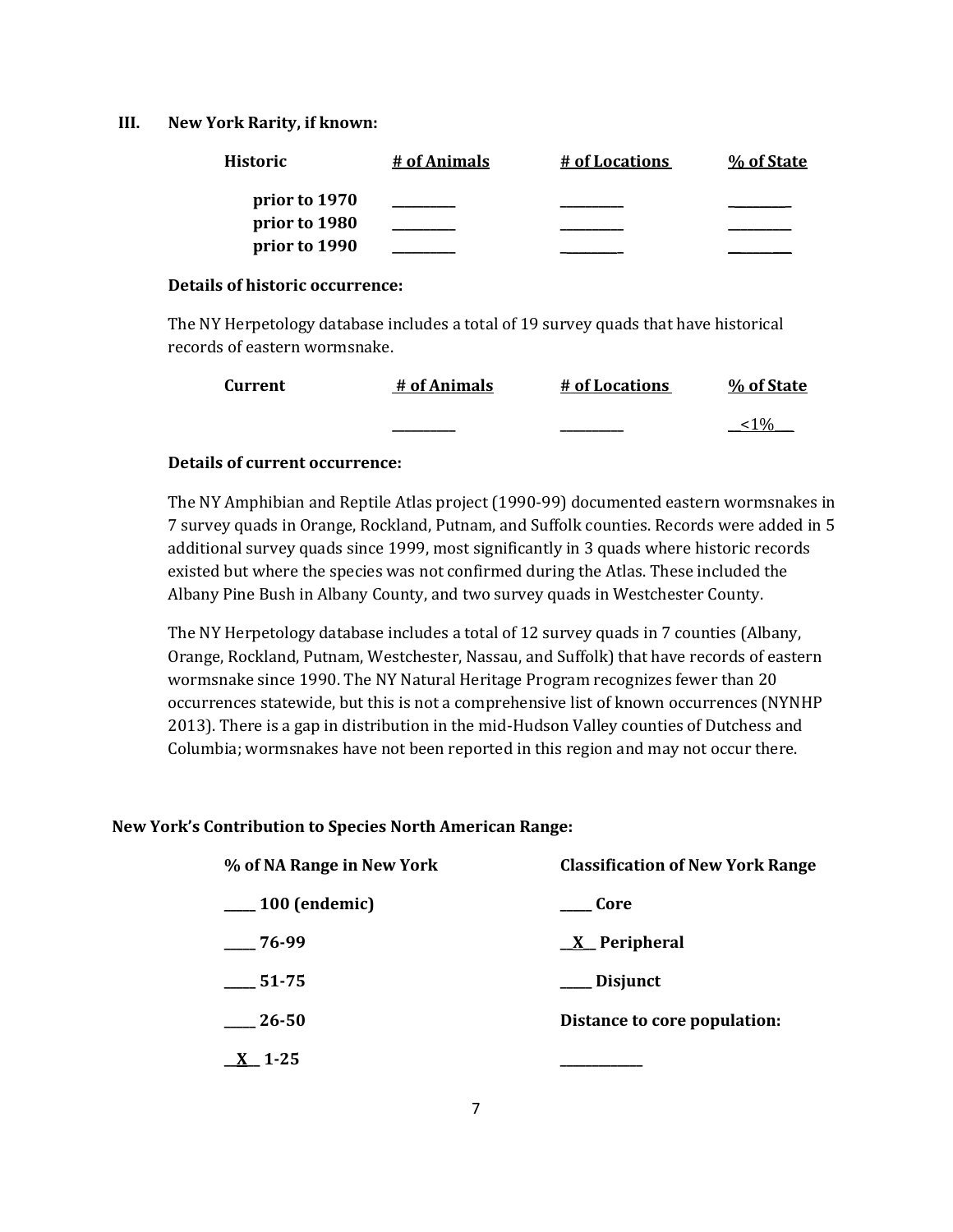# **IV. Primary Habitat or Community Type:**

- 1. Oak-Pine Forest
- 2. Pine Barrens
- 3. Mixed Northern Hardwoods
- 4. Coastal Hardwoods
- 5. Coastal Coniferous Barrens
- 6. Old Field Managed Grasslands
- 7. Powerline

# **Habitat or Community Type Trend in New York:**

| $\underline{X}$ Declining<br><b>Stable</b> | <b>Increasing</b> | Unknown |
|--------------------------------------------|-------------------|---------|
|                                            |                   |         |
| <b>Habitat Specialist?</b>                 | Yes.              | X No    |
| <b>Indicator Species?</b>                  | Yes:              | No      |

# **Habitat Discussion:**

Eastern worm snakes use second-growth deciduous forests, typically in moist areas near streams (Gibbs et al. 2007). They may also occur in drier areas; worm snakes use sand plains and pitch pine/scrub oak woodlands in New York and Massachusetts. In Pennsylvania, the habitat is described as rocky forested areas at woodland edges where there is an abundance of rocky cover (Hulse et al. 2001); this habitat is similar to that used in the Hudson Highlands of New York where wormsnakes have been found at ~1,400 foot elevation in Putnam and Dutchess counties (J. Jaycox, personal communication). Barbour (1960) reports wormsnakes using old fields and open pastureland, but only if forested areas are nearby. Compost piles and gardens may also be used. Wormsnakes appear to be restricted only from areas with compact soils (Gibbs et al. 2007).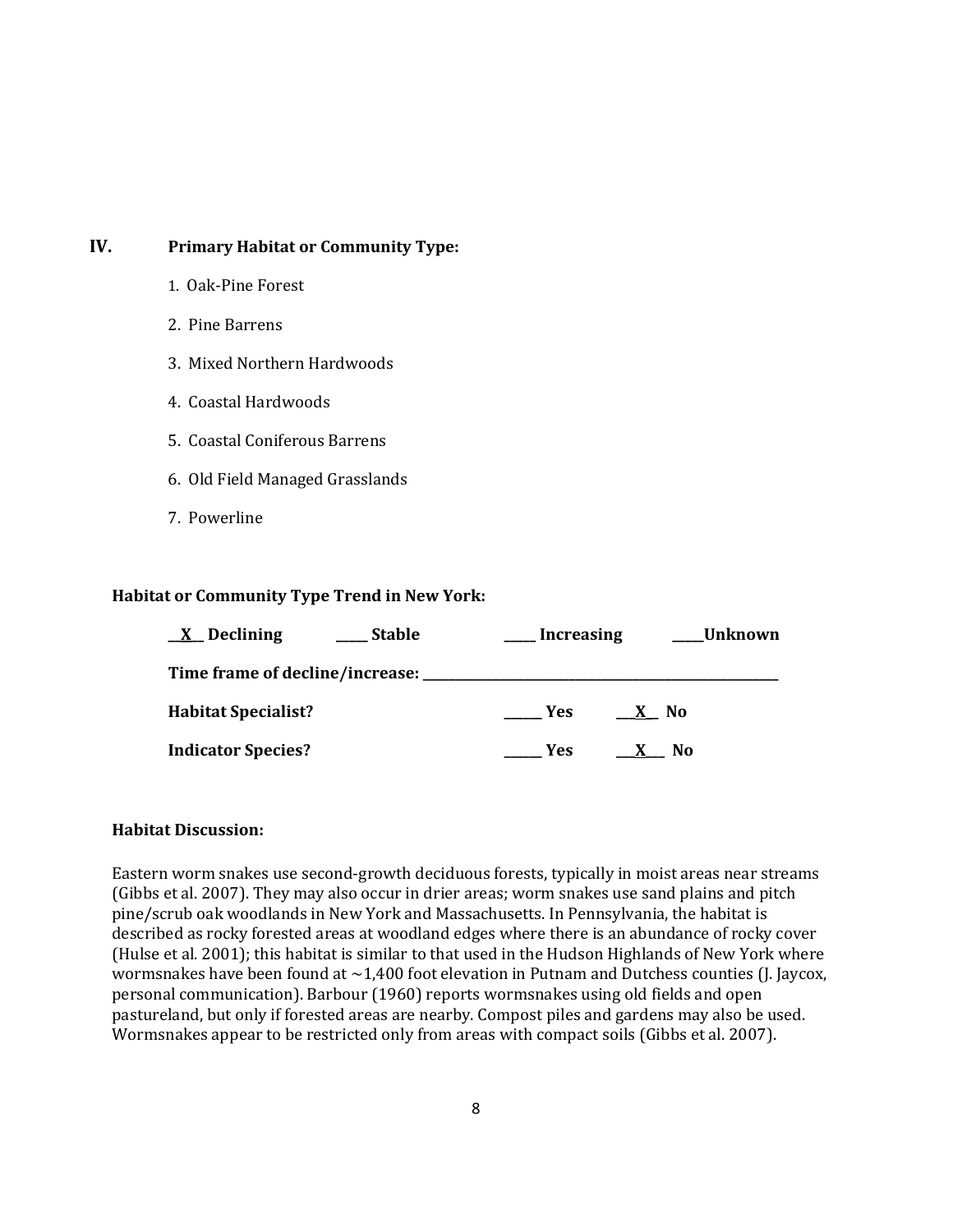Klemens (1993) notes that the highest elevations at collection sites in Connecticut are 800 to 900 feet (224-274m) and suggests that wormsnakes are excluded from high elevations by poorly drained and rocky soils, and by late spring and early autumn frosts.

Orr (2006) found wormsnakes in Virginia to occupy soils with a wide range of moisture content (10 to 83%) and a mean pH of 6.1 (5.0 to 6.9).

# **V. New York Species Demographics and Life History**

**\_\_X\_\_\_ Breeder in New York**

**\_\_X\_\_ Summer Resident**

**\_\_X\_\_ Winter Resident**

**\_\_\_\_\_ Anadromous**

**\_\_\_\_\_ Non-breeder in New York**

**\_\_\_\_\_ Summer Resident**

**\_\_\_\_\_ Winter Resident**

**\_\_\_\_\_ Catadromous**

**\_\_\_\_\_ Migratory only**

**\_\_\_\_\_Unknown**

#### **Species Demographics and Life History Discussion:**

Eastern wormsnakes are active in New York from March through October. They are rarely observed on the surface and spend most time under cover objects or underground; most daily activity is probably nocturnal (Ernst and Ernst 2003). Little is known about courtship and mating. Gibbs et al. (2007) report that mating may occur in spring and early, but that some authors believe that mating occurs in the fall and females store sperm. A clutch of 1 to 8 eggs is deposited during late June to early July in rotting logs or sawdust piles. Eggs hatch in August or early September (Gibbs et al. 2007).

Wormsnakes feed almost exclusively on earthworms but will also eat other soft-bodied insects (Barbour 1960). The mean home range in Kentucky was found to be 253 square meters (280 square yards; Barbour et al. 1969). Orr (2006) found that males exhibited site fidelity but were also capable of exploiting new habitats.

Clark (1970) listed the following potential predators: large snakes, opossums, shrews, and moles. Klemens (1993) noted that a wormsnake had been killed by a domestic cat.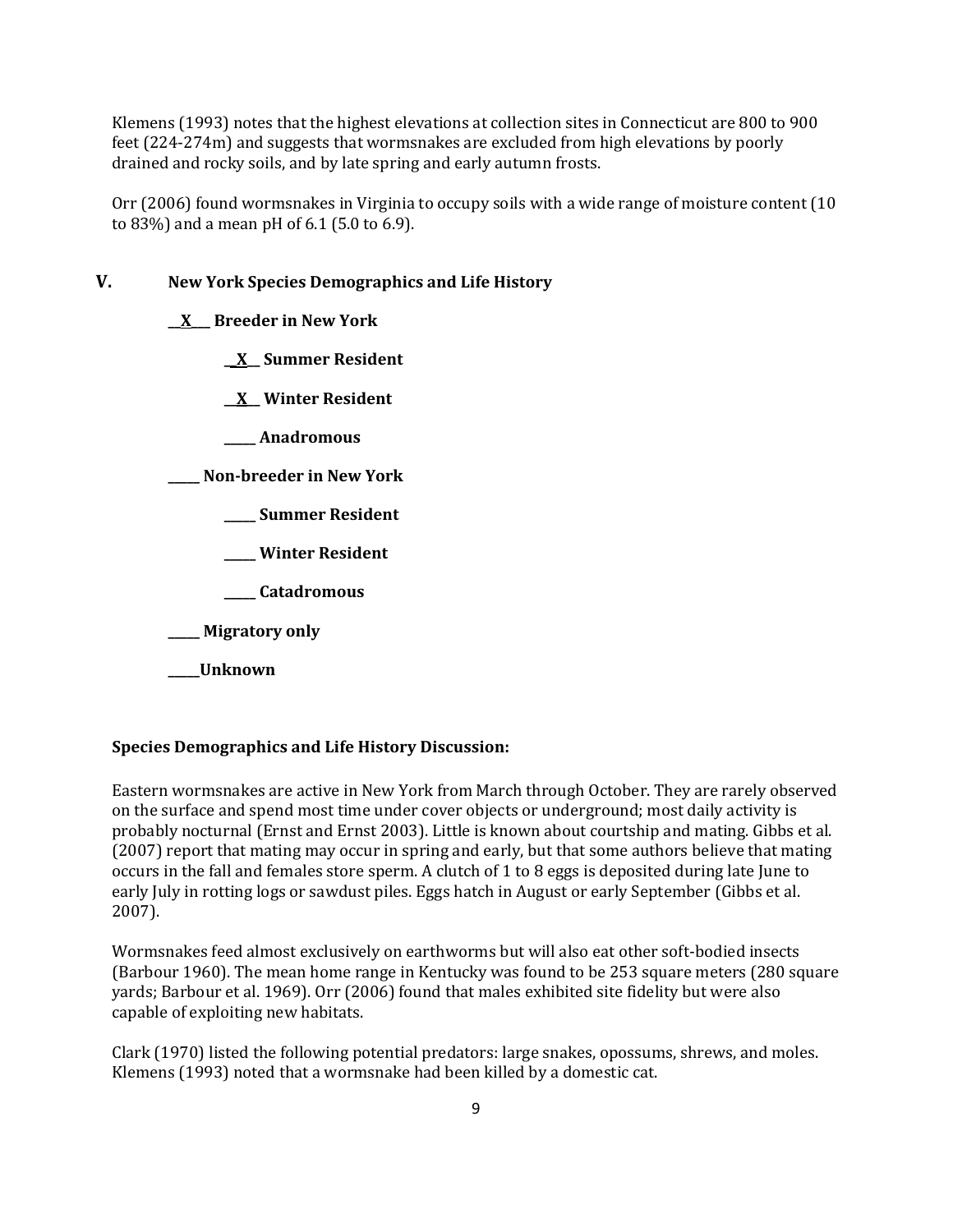# **VI. Threats:**

The primary threat to wormsnakes is habitat loss due to suburban development (Klemens 1993, Gibbs et al. 2007). Sandy areas inhabited by worm snakes are also frequently used by recreational off-road vehicles (ATVs). Flooding of wooded lowlands and forest fires can be very destructive to wormsnake populations (Ernst and Ernst 2003).

As a fossorial woodland species, wormsnakes are threatened by mining and excavation activities, and may be affected by floods. Sudden, hard frosts were reported to be a cause of mortality in Kansas (Clark 1970 *in* Klemens 1993). Ernst (1962 *in* Klemens 1993) reported that 6% chlordane dust applied to soil for insect control killed wormsnakes.

# **Are there regulatory mechanisms that protect the species or its habitat in New York?**

**\_\_\_\_\_\_\_ No \_\_\_\_\_ Unknown \_\_X\_\_\_ Yes** 

In 2006, the State of New York adopted legislation (ECL section 11-0107 sub 2) that gave all native frogs, turtles, snakes, lizards and salamanders legal protection as game species, and few species are open to harvest (wormsnakes are not). The legislation also outlaws the sale of any native species of herpetofauna regardless of its origin.

# **Describe knowledge of management/conservation actions that are needed for recovery/conservation, or to eliminate, minimize, or compensate for the identified threats:**

Standardized survey protocols are needed for eastern wormsnake, and should be implemented at known and potential sites to characterized the quality and extent of habitat (NYNHP 2013) and to assess the population trend. Information is needed on threats.

The Comprehensive Wildlife Conservation Strategy (NYSDEC 2005) includes recommendations for the following actions for woodland/grassland snakes, which includes eastern wormsnake. Conservation actions following IUCN taxonomy are categorized in the table.

## **Easement acquisition:**

Secure habitats critical to species survival by acquisition of conservation easements, or by other land protection mechanisms.

# **Habitat management:**

Develop and implement mitigation measures to manage the adverse effects of habitat fragmentation.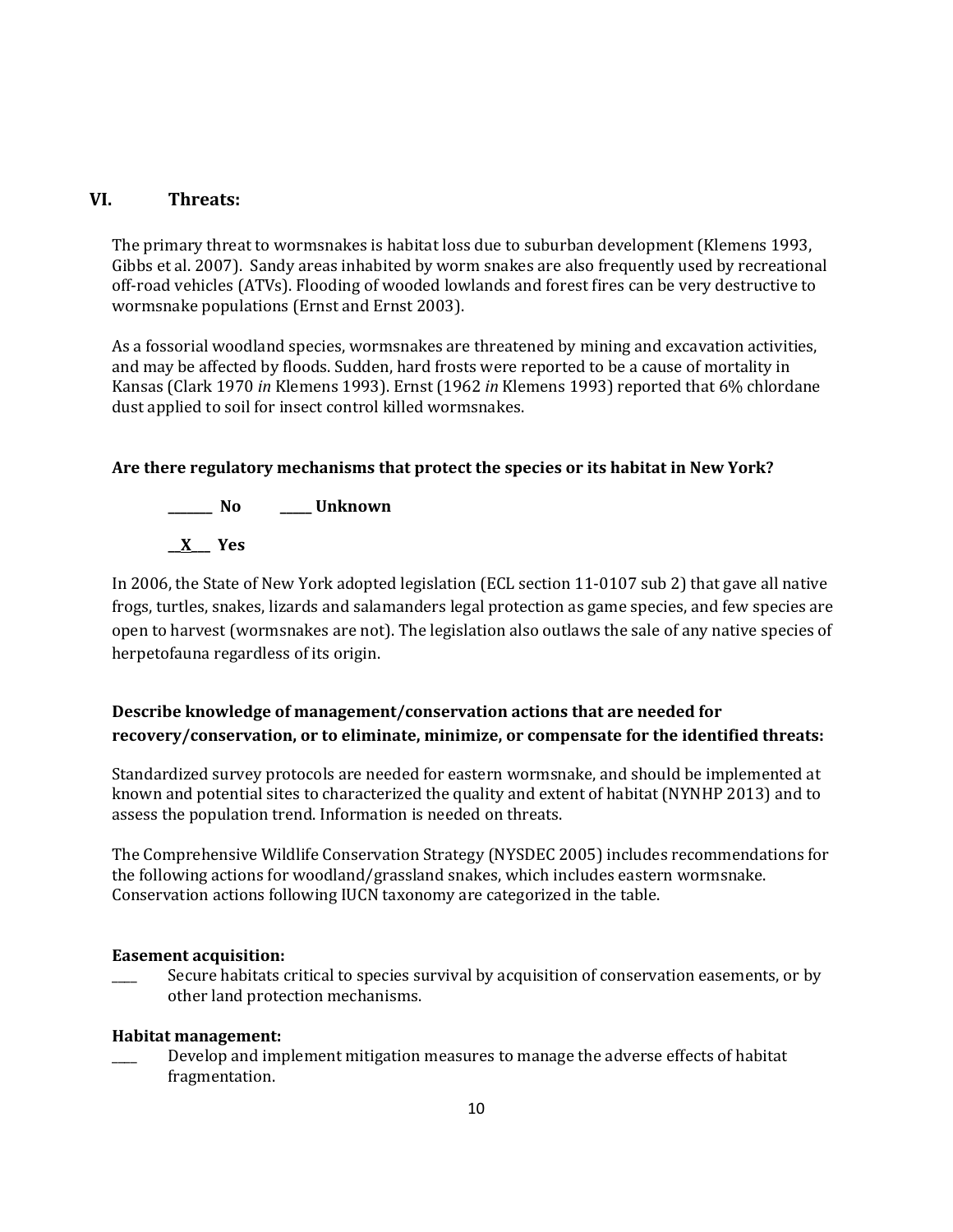### **Habitat research:**

Develop standardized habitat survey protocols, and implement survey protocols at all known and potentially suitable sites, to document the character, quality and extent of occupied habitat.

### **Life history research:**

Document life history parameters specific to New York populations of the species, including age and sex ratios, longevity, age at sexual maturity, survivorship of young, predator-prey relationships, and habitat requirements.

# **Modify regulation:**

\_\_\_\_ Adopt into New York's Environmental Conservation Law provisions which designate timber rattlesnake, smooth greensnake, black ratsnake, northern black racer, northern copperhead, eastern hognose snake, short-headed gartersnake and worm snake as protected small game species.

### **Other action:**

- \_\_\_\_ Determine significance of specific threats to populations of species in this group, and formulate management options to control significant threats.
- \_\_\_\_ Enhance law enforcement and public education to limit specimen collection, killing and translocation of woodland/grassland snake species.
- \_\_\_\_ Educate the New York public to abandon misconceptions about the menace/value of woodland/grassland snakes.

#### **Population monitoring:**

\_\_\_\_ Conduct periodic re-survey of known sites of species occurrence, in order to detect population trends.

#### **Statewide baseline survey:**

Develop standardized population survey protocols, and implement survey protocols at all known and potentially suitable sites, to document the extent of occupied habitat for each of the woodland/grassland snake species in New York.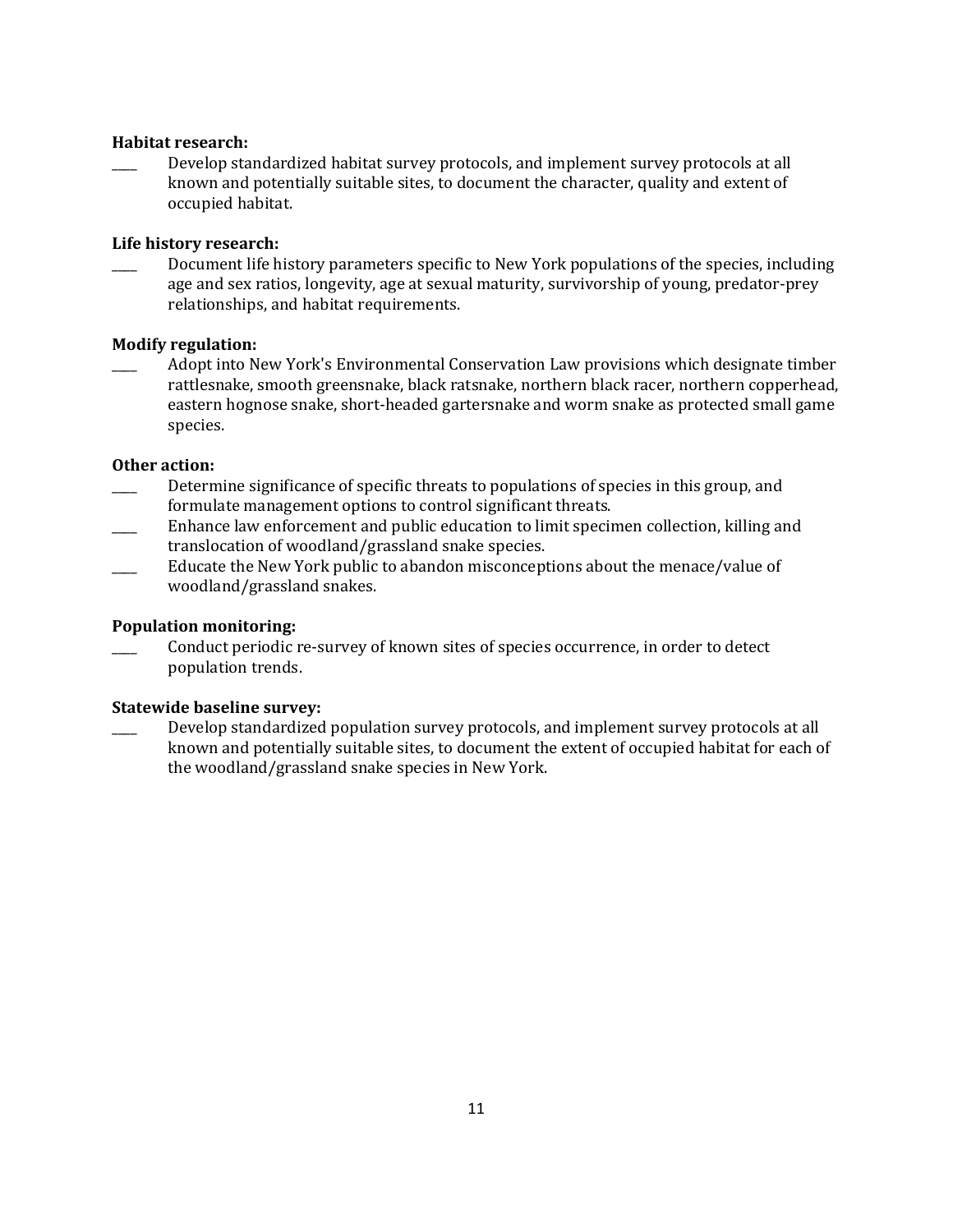| <b>Conservation Actions</b>      |                                                |  |
|----------------------------------|------------------------------------------------|--|
| <b>Action Category</b>           | Action                                         |  |
| Land/Water Protection            | Site/Area Protection                           |  |
| Land/Water Protection            | Resource & Habitat Protection                  |  |
| Land/Water Management            | Site/Area Management                           |  |
| Land/Water Management            | <b>Habitat and Natural Process Restoration</b> |  |
| Land/Water Management            | Invasive/Problematic Species Control           |  |
| <b>Education &amp; Awareness</b> | Awareness & Communications                     |  |
| Law/Policy                       | Compliance & Enforcement                       |  |

# **VII. References**

Barbour, R.W. 1960. A study of the worm snake, *Carphophis amoenus*, Say in Kentucky. Transactions of the Kentucky Academy of Science 21: 10-16.

Barbour, R.W., M. J. Harvey, M.J. & Hardin, J.W. 1969. Home range, movements, and activity of the eastern worm snake, *Carphophis amoenus amoenus*. Ecology 50: 470–476.

Clark, D. R., Jr. 1970. Ecological study of the worm snake, *Carphophis vernalis* (Kennicott). Univ. Kansas Publ. Mus. Nat. Hist. 19:85-194.

Ernst, S. G. 1962. Notes on the life history of the eastern ringneck snake. Turtox News 40(1):266- 267.

Ernst, C.H. and E.M. Ernst. 2003. Snakes of the United States and Canada. Smithsonian, Washington, D. C.

Gibbs, J. P., A. R. Breisch, P. K. Ducey, G. Johnson, J. L. Behler, and R. C. Bothner. 2007. The amphibians and reptiles of New York State. Oxford University Press, NY.

Hulse, A. C., C. J. McCoy, and E. Censky. 2001. Amphibians and Reptiles of Pennsylvania and the Northeast. Cornell University Press, Ithaca, NY.

Klemens, M.W. 1993. The amphibians and reptiles of Connecticut and adjacent regions. State Geological and Natural History Survey of Connecticut, Bull. I 12: l-3 18.